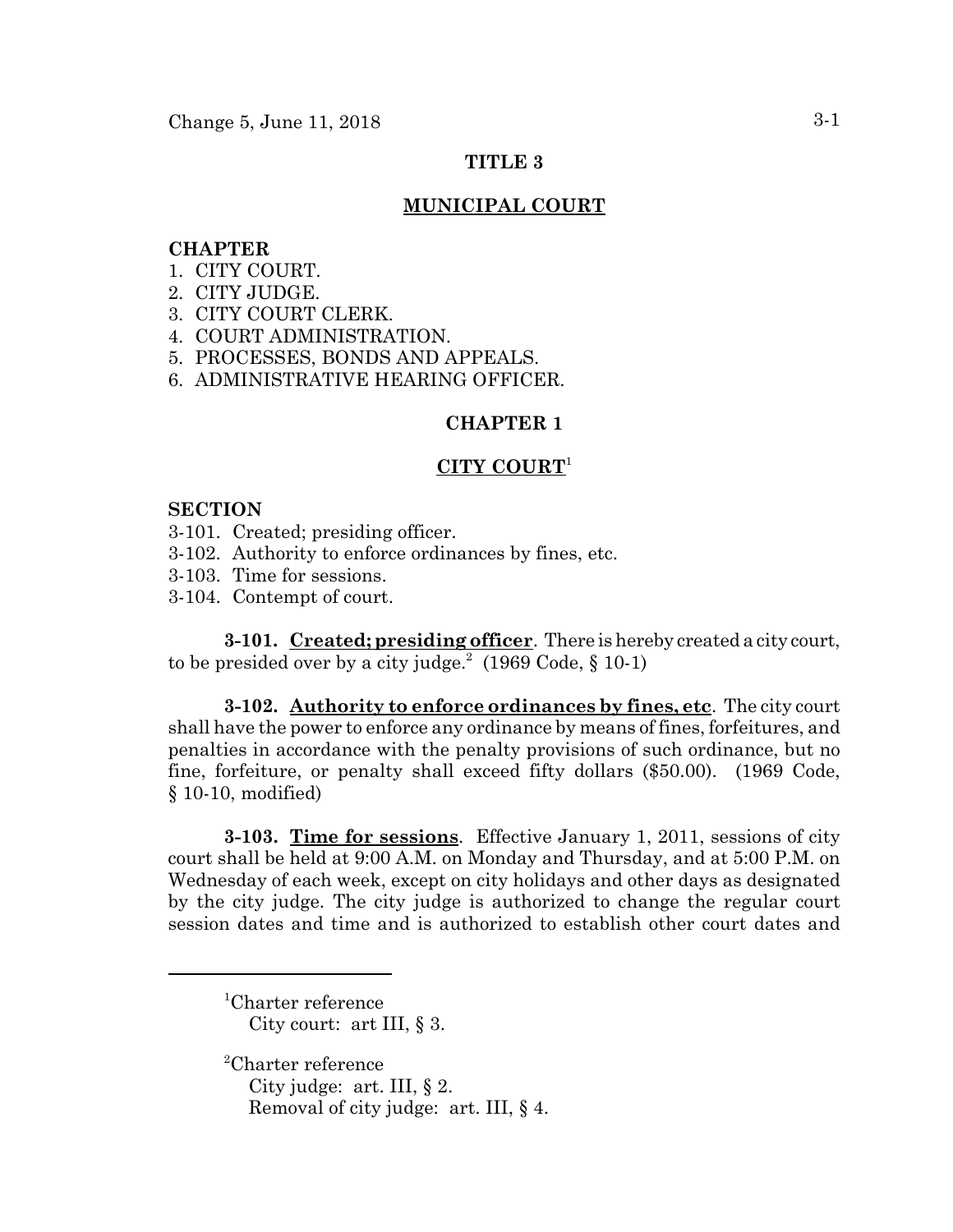times for special hearings. (1969 Code, § 10-12, as replaced by Ord. #17-10, Nov. 2010)

**3-104. Contempt of court**. The judge of the city court shall have the power to punish for contempt of court. Contempt of court is defined as willful misbehavior in the presence of court or so near as to obstruct the administration of justice; willful misbehavior of any officers of the court in their official transactions; willful disobedience or resistance of any officer of the court, party, witness, or other person to any lawful writ, process, order, rule, decree, or command of the court; abuse of, or unlawful interference with, the process or proceedings of the court; and any other act or omission declared a contempt by law. A violation of this section is punishable by a fifty dollar (\$50.00) fine. (as added by Ord. #13-11, Nov. 2011)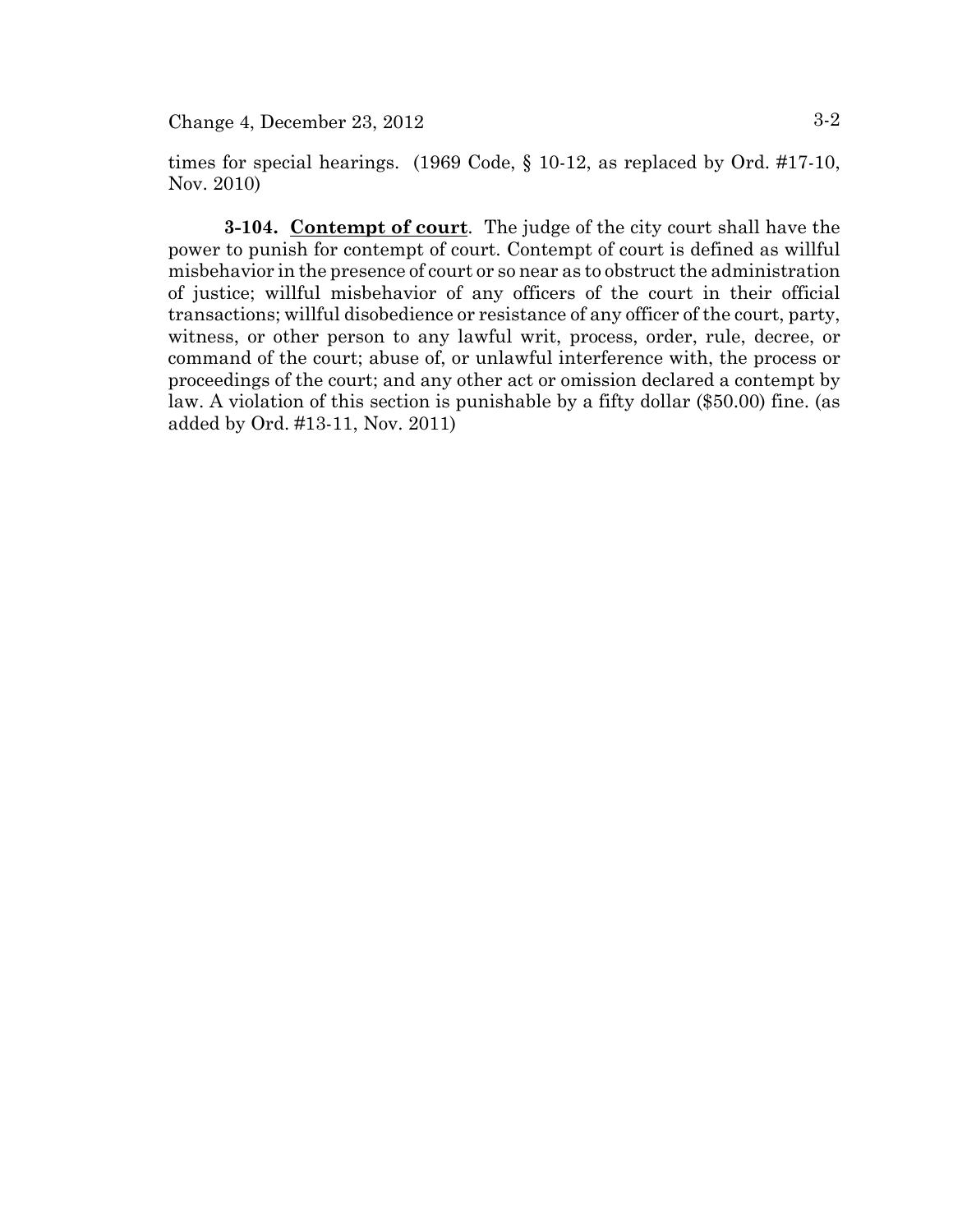## **CITY JUDGE**

#### **SECTION**

- 3-201. Election and term of judge.
- 3-202. Judge's salary.
- 3-203. Appointment of additional clerks and assistants; designation of bailiff.
- 3-204. Filling of vacancies in court offices.
- 3-205. Jurisdiction generally.
- 3-206. Authority of judge to adopt rules, maintain order and punish for contempt.

**3-201. Election and term of judge**. The city judge shall be elected in the manner provided for in article III,  $\S 2$ , of the city's charter and the city judge's term of office shall be four (4) years. (1969 Code, § 10-2)

**3-202. Judge's salary**. The salary of the city judge shall be as provided by the ordinance adopting a comprehensive pay plan of the city. (1969 Code,  $§$  10-3)

**3-203. Appointment of additional clerks and assistants;<sup>1</sup> designation of bailiff**. The city judge shall have the right to appoint such additional clerks or assistants as may be provided for by ordinance, and the city judge is hereby authorized to designate an officer from the ranks of the city police force as bailiff for the city court. (1969 Code, § 10-5)

**3-204. Filling of vacancies in court offices**. Any vacancy in the office of the city court clerk or any other lawful office or position in the city court shall be filled by appointment of the city judge. (1969 Code, § 10-6)

**3-205. Jurisdiction generally**. The judge of the city court shall have jurisdiction in and over all cases for the violation of and all cases arising under the laws and ordinances of the city. (1969 Code, § 10-9)

**3-206. Authority of judge to adopt rules, maintain order and punish for contempt**. The judge of the city court may adopt such rules as may be necessary to expedite the trial and disposal of cases. The city judge shall have the power to maintain order in the city judge's court and may punish as for

<sup>1</sup> Charter reference

Clerk and employees of city court: art. III, § 2.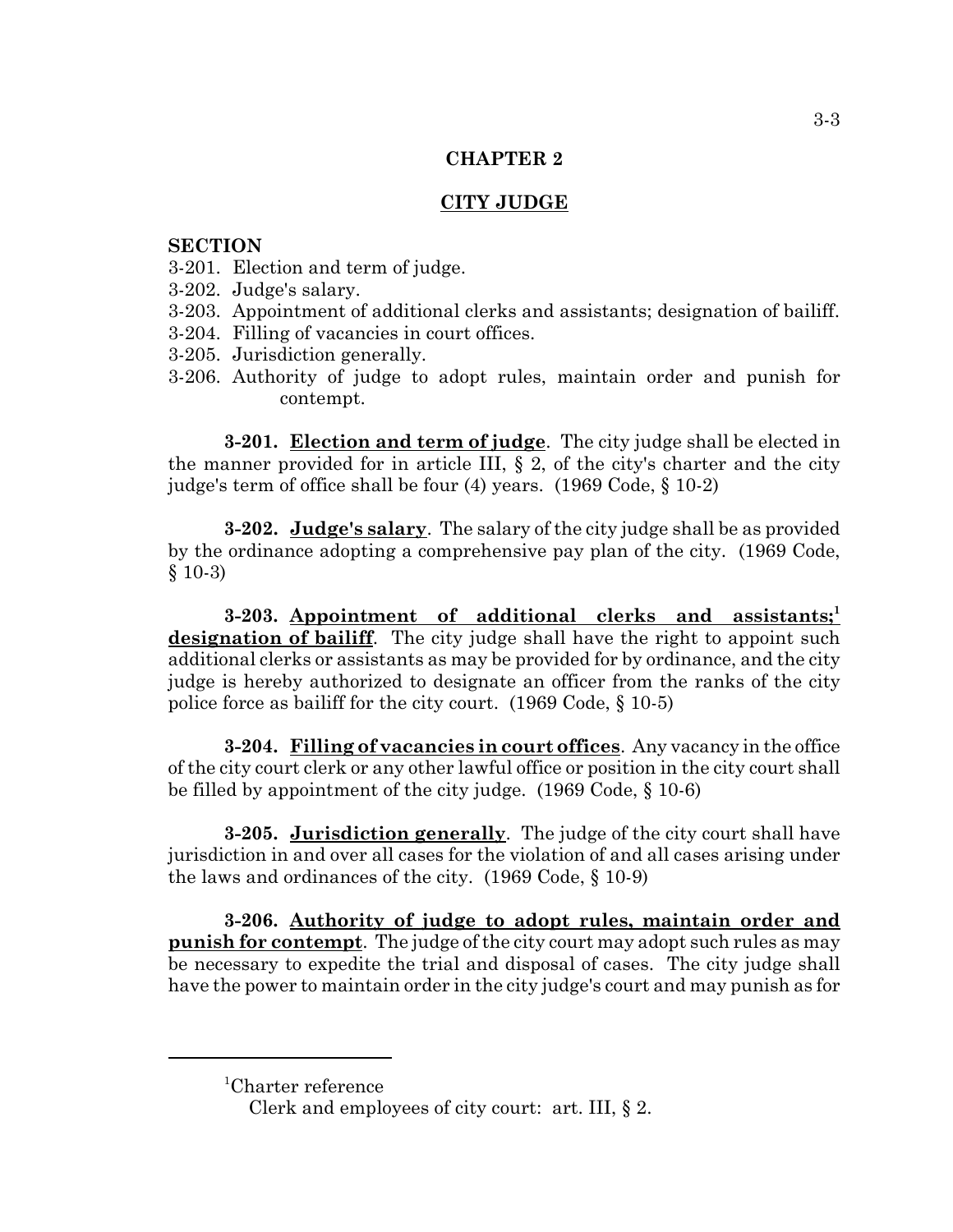a contempt any person or persons interfering in any manner with the orderly operation of the court. (1969 Code, § 10-14)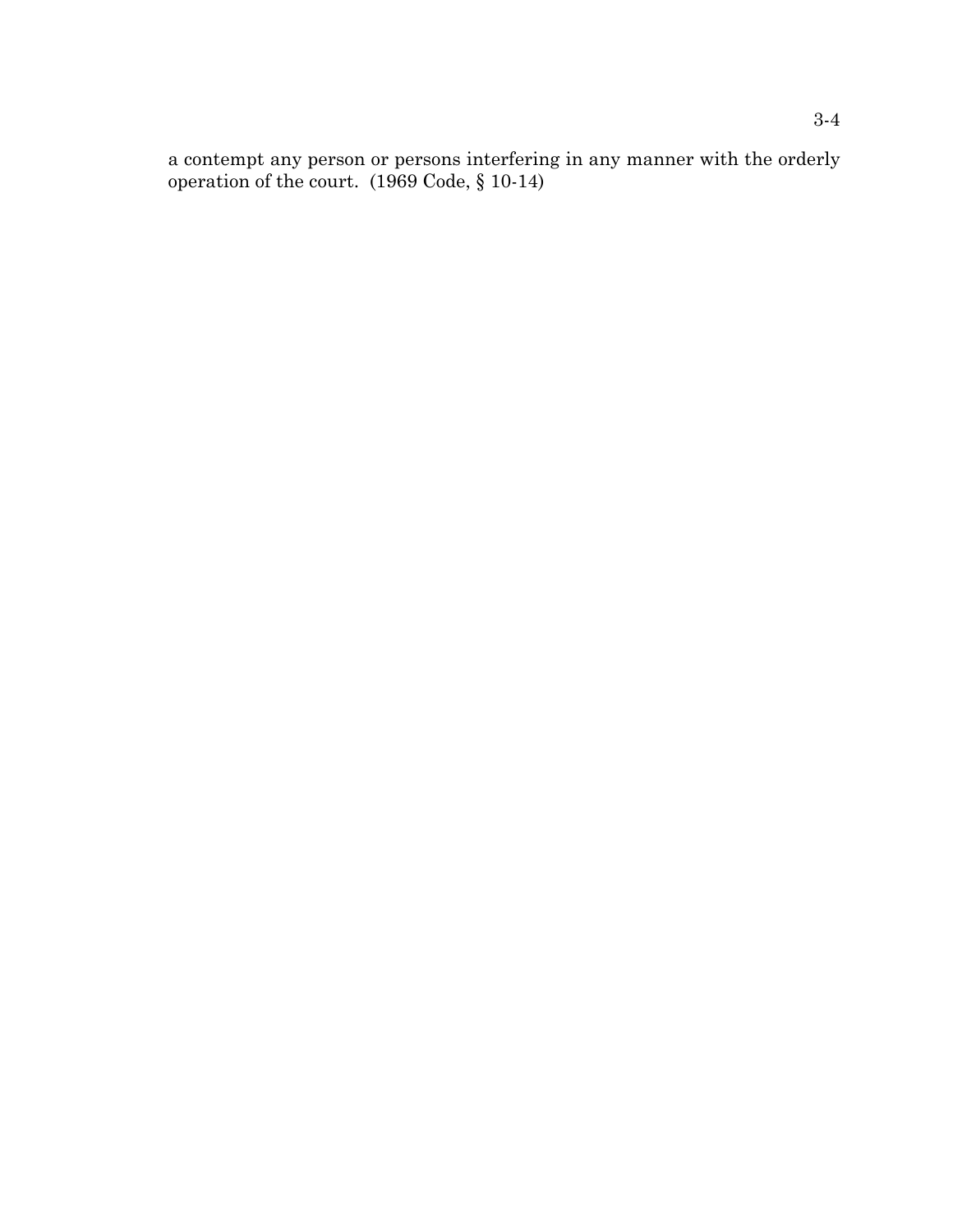### **CITY COURT CLERK<sup>1</sup>**

#### **SECTION**

3-301. Clerk's position created; appointment, term, and salary of clerk. 3-302. Clerk and deputies not to act as counsel or agent in cases; exception.

**3-301. Clerk's position created; appointment, term, and salary of clerk**. There is hereby created the position of city court clerk, who shall be appointed by, and serve at, the city judge's pleasure. The salary of the city court clerk shall be as provided by the ordinance adopting a comprehensive pay plan of the city. (1969 Code, § 10-4)

**3-302. Clerk and deputies not to act as counsel or agent in cases; <u>exception</u>**. Neither the clerk of the city court nor deputy clerks shall be concerned as counsel or agent in the prosecution or defense of any case before the city court, except as provided in  $\S 15-120$  of this code. (1969 Code,  $\S 10-8$ )

<sup>1</sup> Charter reference

Clerk and employees of city court: art. III, § 2.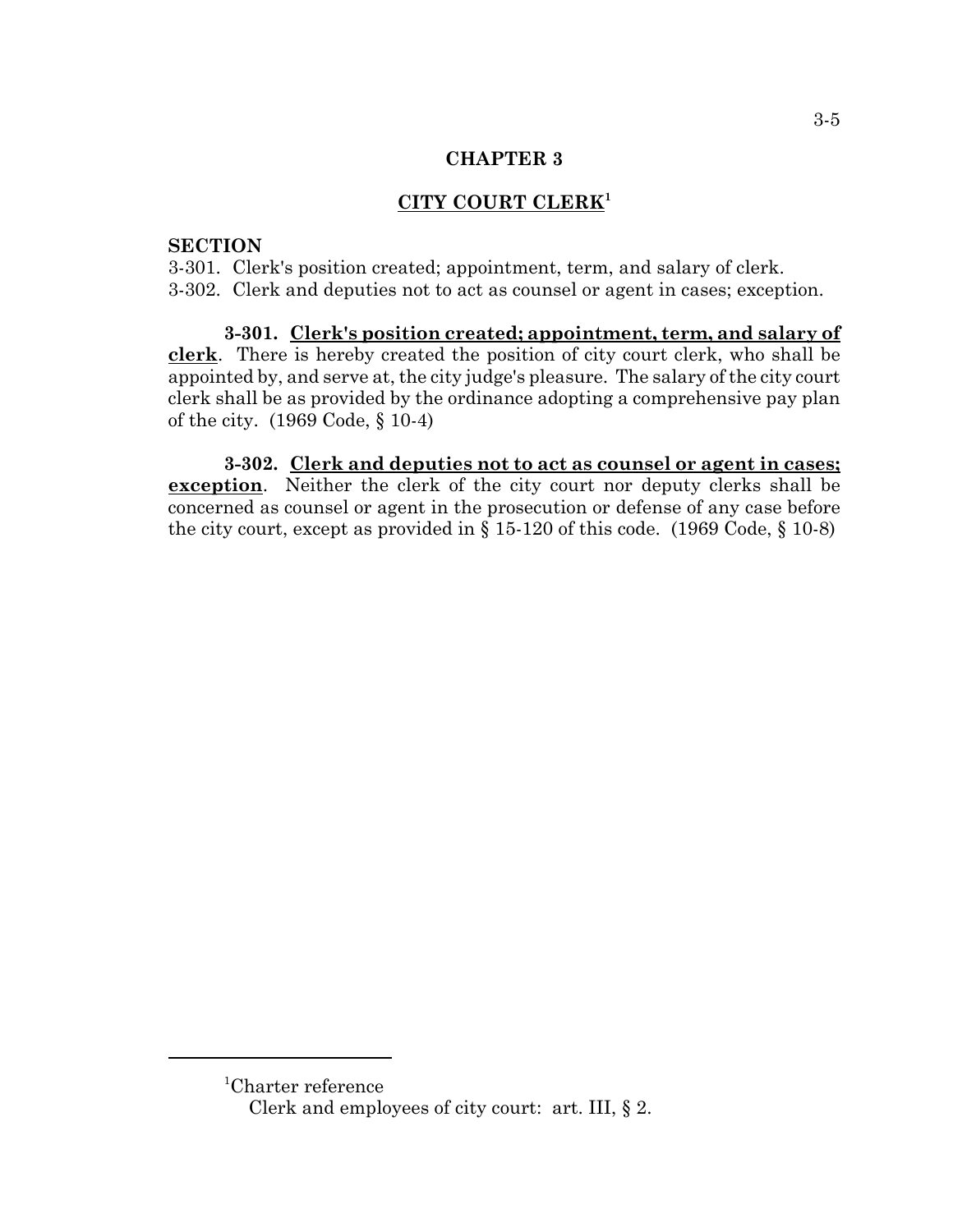### **COURT ADMINISTRATION**

#### **SECTION**

- 3-401. Compensation of judge and employees not to be related to amount of money collected and is in lieu of fees.
- 3-402. City court minutes.
- 3-403. Docket.
- 3-404. Defendant's name to be called and case disposed of in open court; appearance of defendant; forfeiture of bond or deposit for failure to appear.
- 3-405. Refund of cash deposit made by defendant.
- 3-406. Costs established.
- 3-407. Executions for unpaid fines and costs.
- 3-408. Law officers not entitled to witness fees.
- 3-409. Auditing of accounts.
- 3-410. Electronic traffic citation regulations and fees.
- 3-411. Sunset provision.

**3-401. Compensation of judge and employees not to be related to amount of money collected and is in lieu of fees**. 1 The compensation fixed for the judge, clerk and other employees of the city court shall in no way be related to the amount of money collected by the court or the clerk thereof, and the compensation so fixed shall be in lieu of all fees, fines, forfeitures or other money collected by the court. (1969 Code, § 10-7)

**3-402. City court minutes**. The minutes of the city court shall be maintained by the city court clerk and shall be reviewed by, and signed by, the city judge on a monthly basis. (1969 Code, § 10-13, modified)

**3-403. Docket**. The judge of the city court shall keep and maintain a docket of all cases set before him or her, which shall be a public record, and which shall reflect the style of the case, the date of trial, the offense charged and the disposition of the case. (1969 Code, § 10-17)

**3-404. Defendant's name to be called and case disposed of in open court; appearance of defendant; forfeiture of bond or deposit for failure to appear**. Except for pleas of guilty in cases of minor traffic violations, as provided for in § 15-120 of this code, it shall be the duty of the clerk of the city court to call out the names of all defendants appearing on the docket in open court and the judge of the court shall have no authority to dispose of any case

<sup>&</sup>lt;sup>1</sup>Charter reference: art. III, § 2.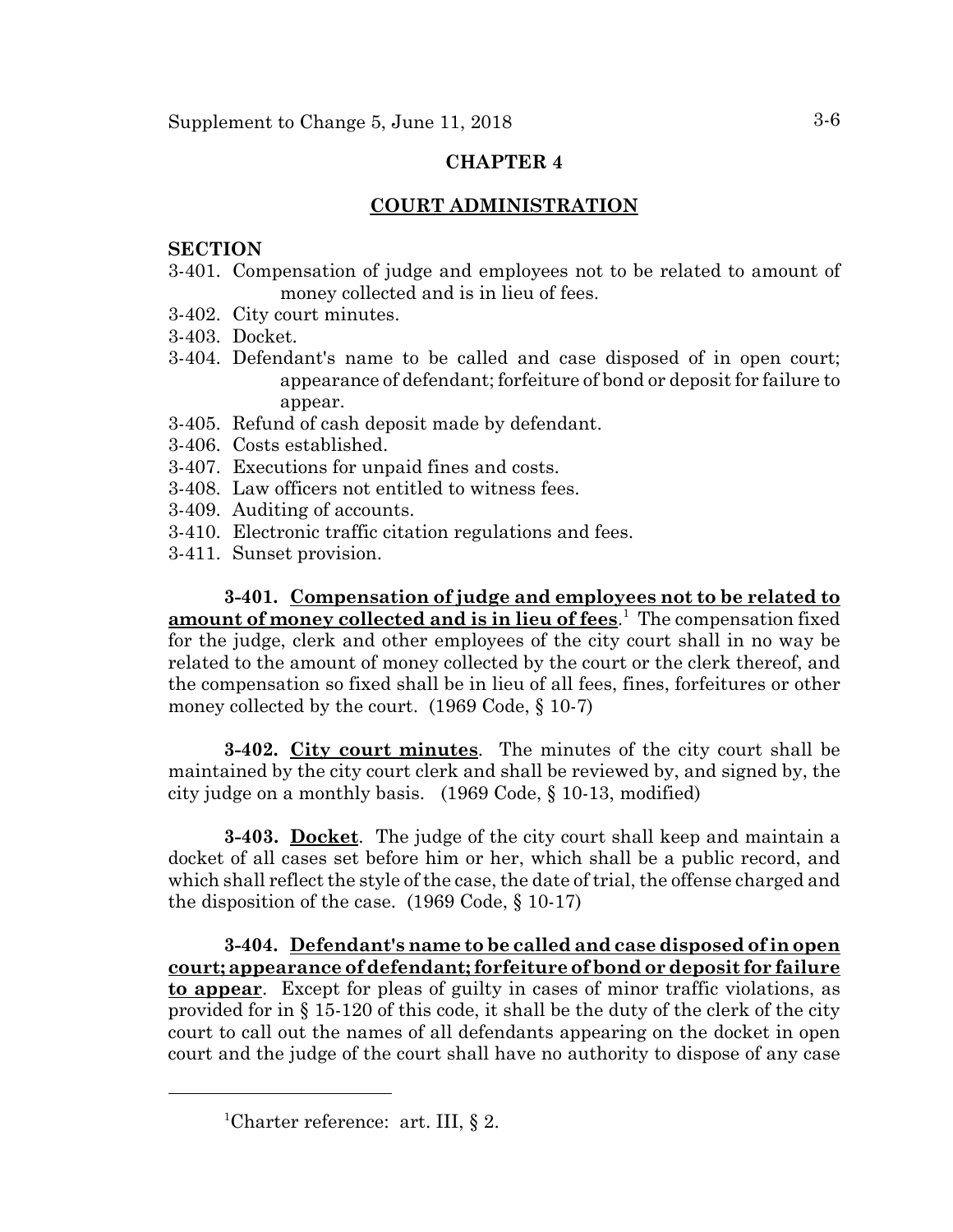appearing on the docket except in open court after a full and complete hearing. Except where a plea of guilty is entered by the clerk for a defendant in a minor traffic violation case, all defendants appearing upon the docket of the city court shall be required to appear in person for trial upon any charge when the defendant's name is called, and it shall not be lawful to waive the appearance of any such defendant, and if such defendant shall fail to appear when the case is called, the judge shall be required to authorize the clerk of the court to immediately take a forfeiture on the bonds or cash deposit of the defendant. (1969 Code, § 10-18)

**3-405. Refund of cash deposit made by defendant**. Whenever any defendant, upon arrest, has posted a cash forfeit, and after the hearing of the case the defendant shall be entitled to the return of such cash forfeit, or any part thereof, the clerk of the city court shall have no authority to refund or release such sum to any person other than the defendant, in which event the clerk shall be required to take a receipt from the defendant for the amount of refunded. Such receipt shall be preserved for the inspection of the city auditor and any other person designated by the city manager. (1969 Code, § 10-19)

3-406. Costs established. (1) Court costs. In all cases arising under the laws and ordinances of the city, the judge of the city court shall and is hereby authorized to tax in the bill of costs the sum of the following amounts:

(a) City court clerk fee. The city court clerk fee shall be eightyone dollars and twenty-five cents (\$81.25) beginning January 1, 2012.

(b) Litigation tax. There is hereby levied and imposed a privilege tax on litigation in all cases arising under the laws and ordinances of the city instituted in the city court for the City of Oak Ridge, Tennessee, with such amount to be equal to the maximum amount permitted by state law. This litigation tax is imposed and is to be collected in the same manner set forth in title 67, chapter 4, of the Tennessee Code Annotated, as the same may be amended.

There may be included in such bill of costs the same amounts for witnesses for the city, other than police officers, as is allowed for such witnesses in state cases.

(2) Disposition of funds. All fines, penalties, forfeitures, and money collected hereunder shall be deposited into the general fund of the City of Oak Ridge, Tennessee. (Ord. #14-97, Sept. 1997, as amended by Ord. #16-04, Sept. 2004, and Ord. #14-11, Nov. 2011)

**3-407. Executions for unpaid fines and costs**. The city judge is empowered to issue executions for the collection of unpaid fines and costs to the city in the same manner as other courts of this state are now empowered. (1969 Code, § 10-24, modified)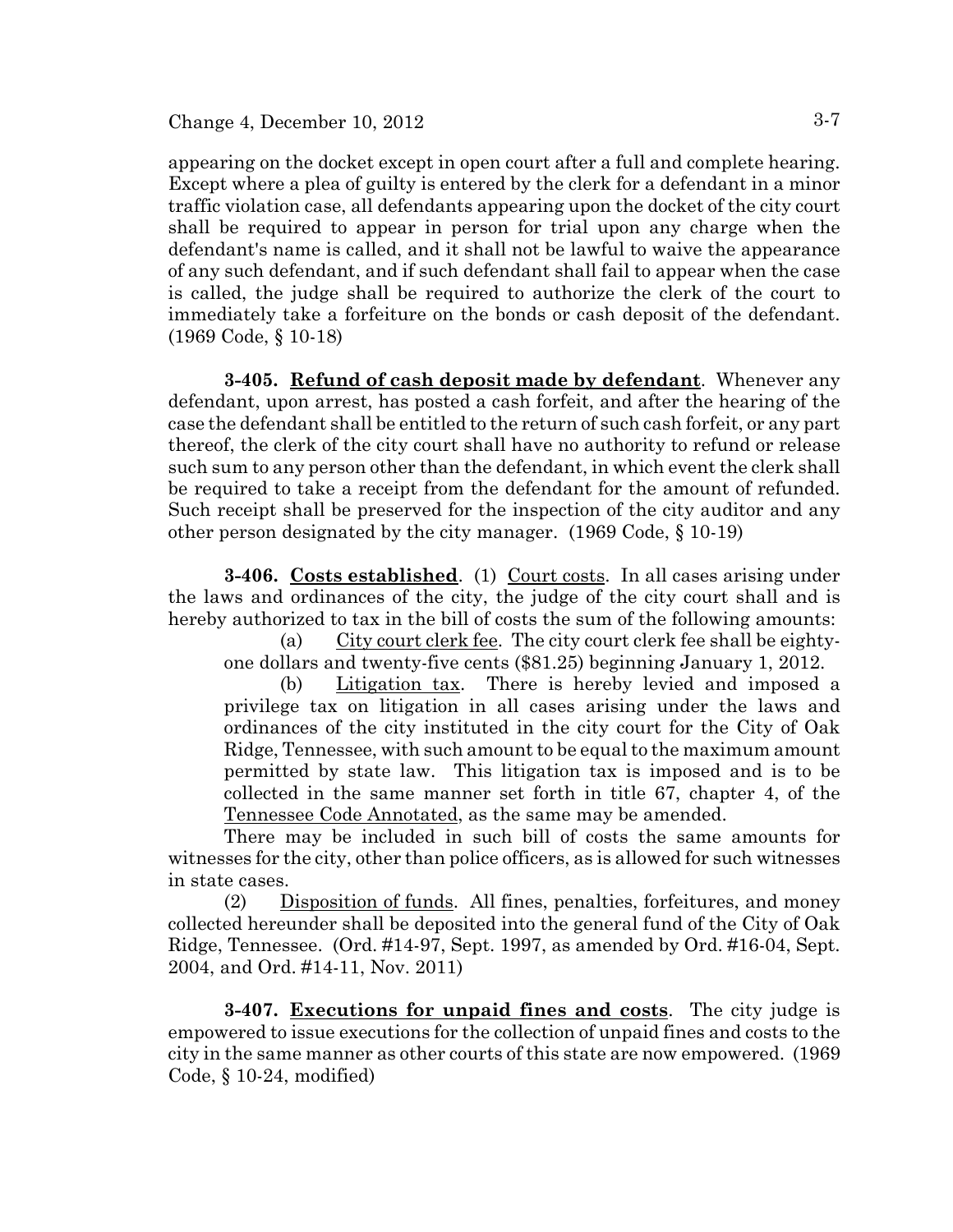Supplement to Change 5, June 11,  $2018$   $3-8$ 

**3-408. Law officers not entitled to witness fees**. No officer of the law shall be entitled to witness fees in a case prosecuted under an ordinance of the city before the city judge. (1969 Code, § 10-23)

**3-409. Auditing of accounts**. All accounts of the city court shall be subject to such audit as may be prescribed by the city manager. (1969 Code, § 10-29)

# **3-410. Electronic traffic citation regulations and fees.**

(1) Establishment of fee. Pursuant to Tennessee Code Annotated, §55-10-207(e), the court clerk shall charge and collect an electronic traffic citation fee of five dollars (\$5.00) for each traffic citation–whether written or electronic--resulting in a conviction. Such fee shall be assessable as court costs and paid by the defendant for any traffic citation that results in a plea of guilty or nolo contendere, or a judgment of guilty. This fee shall be in addition to all other fees, taxes and charges.

(2) Distribution of fee. Pursuant to Tennessee Code Annotated, § 55-10-207(e), one dollar (\$1 .00) of such fee shall be retained by the court clerk. The remaining four dollars (\$4.00) of the fee shall be transmitted monthly by the court clerk to the city police department.

(3) Use of fee. Pursuant to Tennessee Code Annotated, § 55-10-207(e), all funds derived from the electronic traffic citation fee that are transmitted to the city police department shall be accounted for in a special revenue fund of the police department and may only be used for the following purposes:

(a) Electronic citation system and program related expenditures; and

(b) Related expenditures by the police department for technology, equipment, repairs, replacement and training to maintain electronic citation programs.

Pursuant to <u>Tennessee Code Annotated</u>, §55-10-207(e), all funds derived from the electronic traffic citation fee set aside for court clerks shall be used for computer hardware purchases, usual and necessary computer related expenses, or replacement. Such funds shall be preserved for those purposes and shall not revert to the general fund at the end of a budget year if unexpended. (as added by Ord. #3-2015, Jan. 2015)

**3-411. Sunset provision.** The sections created by this ordinance and its fee requirement shall terminate five (5) years from the date of adoption of this ordinance and the city code shall so be annotated. (as added by Ord. #3-2015, Jan. 2015)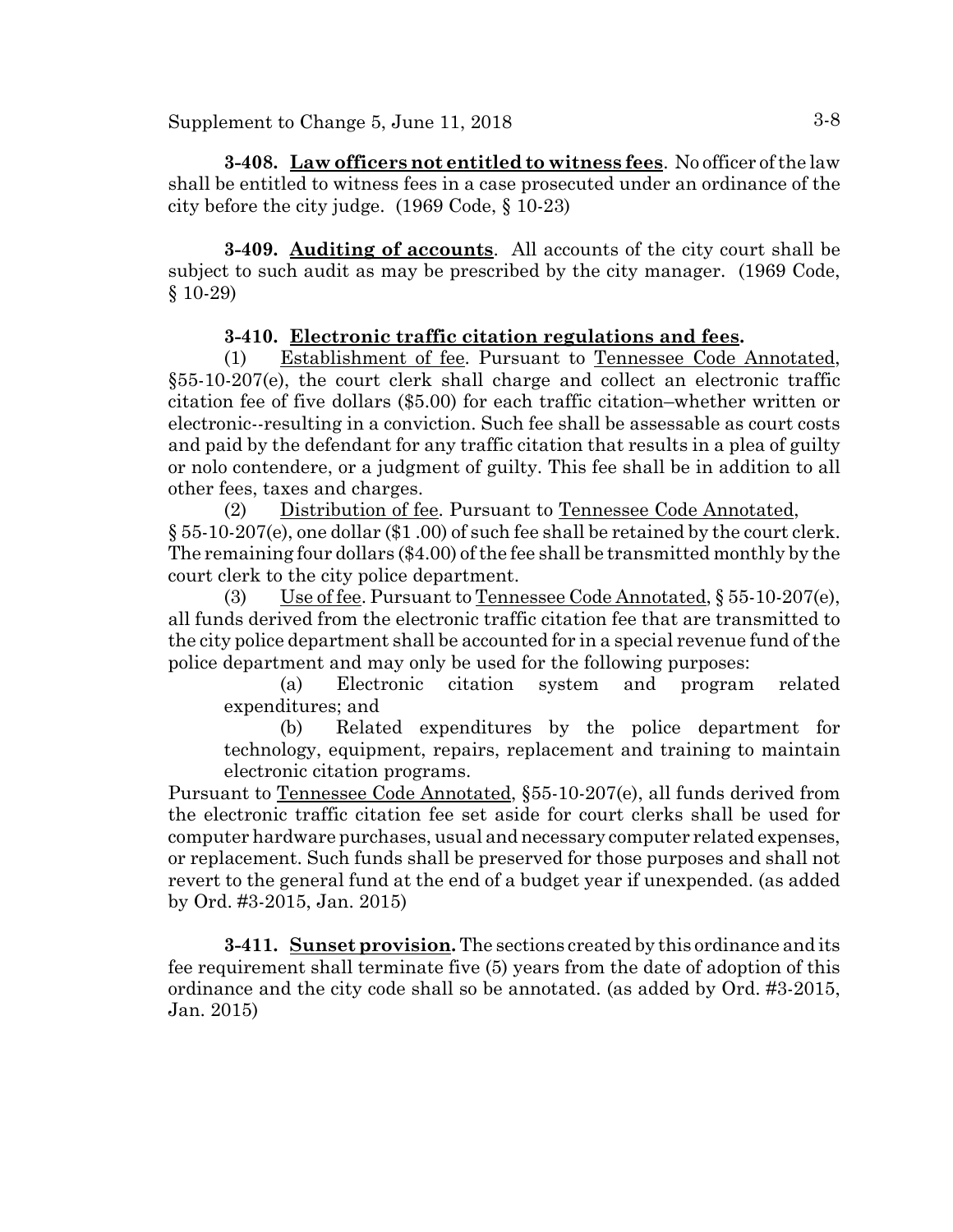### **PROCESSES, BONDS AND APPEALS<sup>1</sup>**

#### **SECTION**

- 3-501. Signing of processes.
- 3-502. Execution of processes.
- 3-503. Right of persons arrested to post bail and contact attorney, bond provider, etc.
- 3-504. Authority of judge, clerk, etc., to accept bail.
- 3-505. Right of appeal.
- 3-506. Appeal bond--required; amount; conditions.
- 3-507. Appeal bond--sureties.

**3-501. Signing of processes**. All processes issuing from the city court shall be signed by either the judge or the clerk thereof, except that warrants for arrest shall be signed by the judge or deputy court clerks. All warrants charging state law violations shall be signed by the judge. Warrants charging city ordinance violations may be signed by the shift supervisor of the police department on duty when the warrant is sought who would be designated a deputy court clerk by the city judge. These deputy court clerks shall be so designated by the city judge by proper entry upon the minutes of the court and the administering of an oath by the city judge. Such deputy court clerks shall have no other powers than those granted by this section. (1969 Code, § 10-20)

**3-502. Execution of processes**. All warrants, subpoenas, orders and other processes of the city court shall be executed by the police officers of the city. (1969 Code, § 10-21)

**3-503. Right of persons arrested to post bail and contact attorney, bond provider, etc**. Persons arrested for the violation of any ordinance of the city shall be permitted to post bail, except where charged with public drunkenness or driving under the influence of some intoxicant or drug, in which event the booking officer in charge shall have the authority to detain such defendant for a reasonable time as a protection for the public and the person so arrested and committed, whereupon such person may be allowed to post bail. Persons arrested and detained shall be permitted to contact an attorney, bond provider, or other person to assist in his or her release. (1969 Code, § 10-15)

<sup>1</sup> Charter reference

City court: art. III, § 3.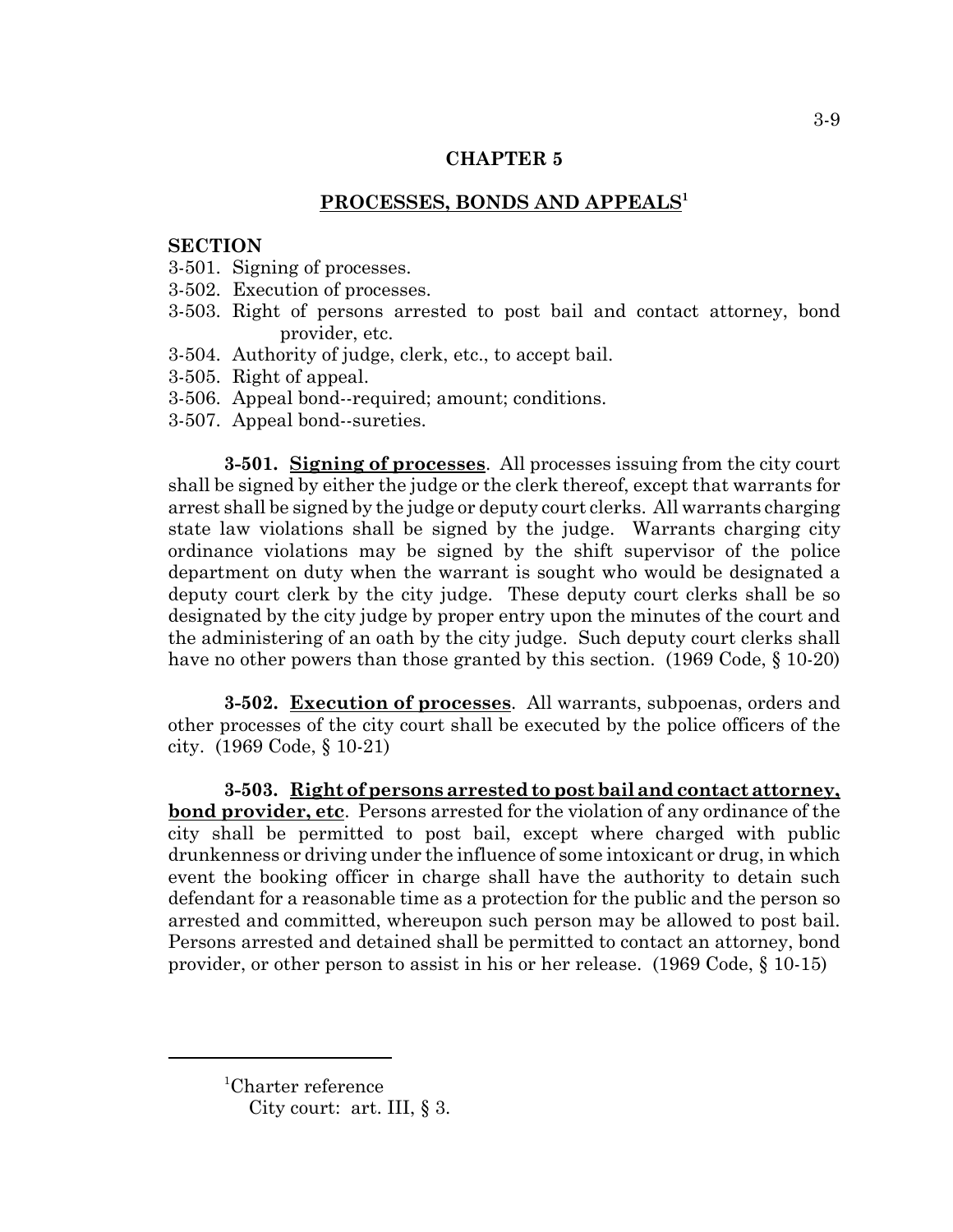**3-504. Authority of judge, clerk, etc., to accept bail**. The city judge and the city court clerk or the city court clerk's deputies are authorized to take bail, either for the appearance of a defendant for examination or for the defendant's appearance at court to answer the charge made in the warrant of arrest. In the absence of the city judge and the city court clerk and the city court clerk's deputies, or in the event none of them are available, the highest ranking police officer on duty at the time is hereby designated as an officer of the court and is authorized to take such bail. If the defendant is committed to jail, the persons designated by this section may take bail at any time thereafter for the appearance of the defendant at the court having cognizance of the offense. (1969 Code, § 10-16)

**3-505. Right of appeal**. An appeal may be had to an appropriate court from any judgment of the city court if prayed and granted within ten (10) days from the rendition of judgment; provided, however, such appeal shall not act as a stay or supersedeas of the fine or imprisonment unless the defendant executes an appeal bond in the manner provided in this chapter. (1969 Code, § 10-25)

**3-506. Appeal bond--required; amount; conditions**. Any person convicted in the city court shall, upon appeal or other proceedings taking such case to the appellate court, give bond with approved surety in the amount of five hundred dollars (\$500.00), conditioned that, if the appellate court shall find against the appellant and the fine imposed by such court is not paid, the defendant will surrender himself or herself to the police authorities to be dealt with as other defenders whose fines are not paid.

In addition to all other conditions herein prescribed, the appeal bond shall contain a condition that the surety or sureties thereon shall be liable for whatever judgment may be rendered against the defendant in the appellate court. (1969 Code, § 10-26, modified)

**3-507. Appeal bond--sureties**. Each bond given to appeal any cause from the city court shall be executed by a corporate surety duly authorized and qualified to transact such business in the State of Tennessee, or by two (2) individual sureties approved by the clerk of the city court. (1969 Code, § 10-27)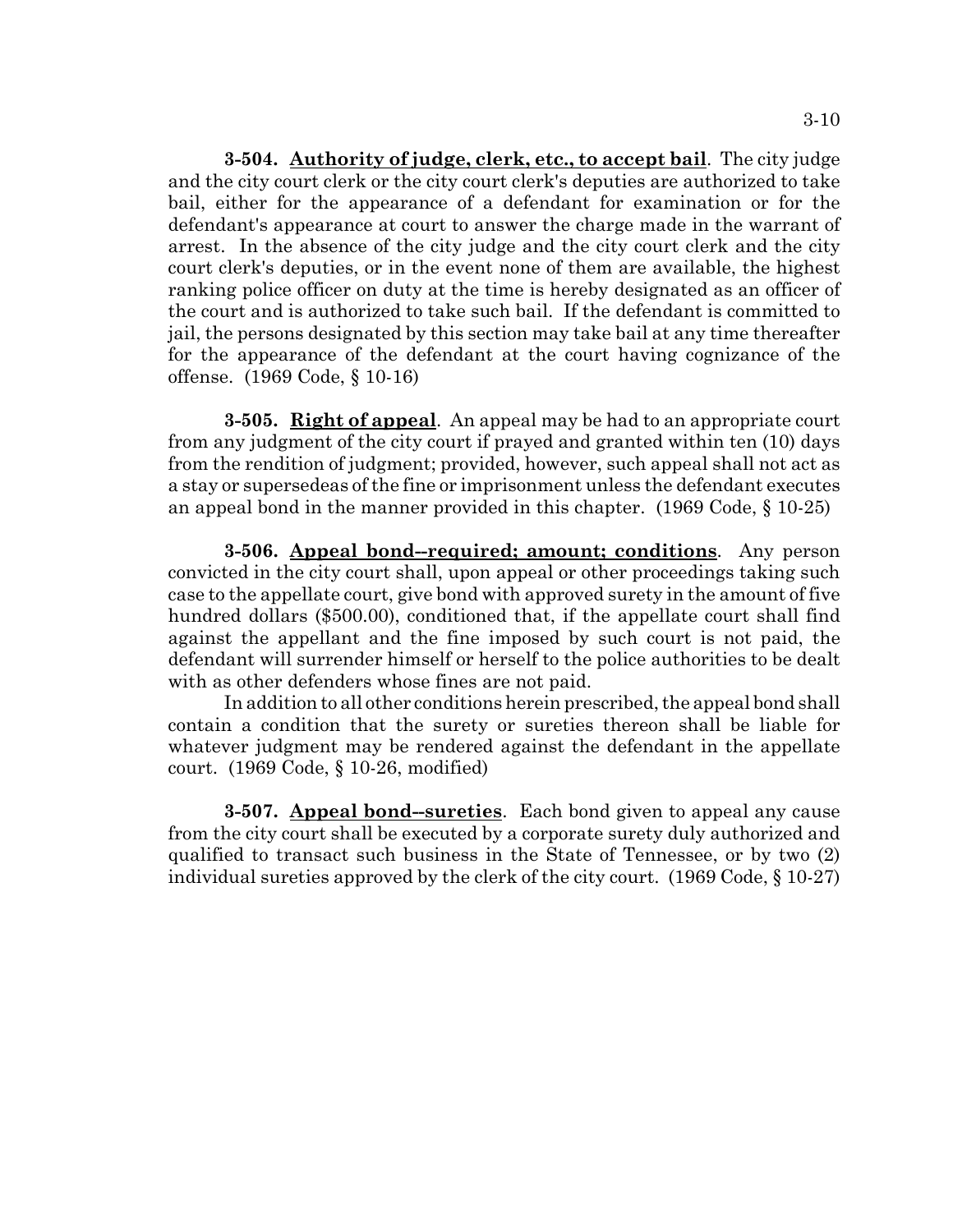# **ADMINISTRATIVE HEARING OFFICER**

### **SECTION**

- 3-601. Administrative hearing officer.
- 3-602. Jurisdiction and procedure before the administrative hearing officer.
- 3-603. Judicial review of final order.
- 3-604. Interlocal agreements.

**3-601. Administrative hearing officer.** (1) In accordance with Tennessee Code Annotated, § 6-54-1001 et seq., there is hereby created the office of administrative hearing officer to hear violations of any of the provisions codified in the city's code relating to building and property maintenance, including:

- (a) Locally adopted building codes;
- (b) Locally adopted residential codes;
- (c) Locally adopted plumbing codes;
- (d) Locally adopted electrical codes;
- (e) Locally adopted mechanical codes;
- (f) Locally adopted energy codes;
- (g) Locally adopted property maintenance codes;
- (h) Locally adopted zoning codes; and

(i) Ordinances regulating any subject matter commonly found in the codes mentioned above.

The administrative hearing officer is not authorized to hear violations of codes adopted by the state fire marshal pursuant to Tennessee Code Annotated, § 68-120-101(a) enforced by a deputy building inspector pursuant to Tennessee Code Annotated, § 68-120-101(f).

 (2) There is hereby created one (1) administrative hearing officer to be appointed by city council for a four (4) year term pursuant to Tennessee Code Annotated, § 6-54-1006 and serve at the pleasure of city council.

- (3) The administrative hearing officer shall be one (1) of the following:
	- (a) Licensed building inspector;
	- (b) Licensed plumbing inspector;
	- (c) Licensed electrical inspector;
	- (d) Licensed attorney;
	- (e) Licensed architect; or
	- (f) Licensed engineer.

(4) The administrative hearing officer shall comply with the training and education requirements set forth in Tennessee Code Annotated, § 6-54-1007

(5) The amount of compensation for the administrative hearing officer shall be approved by city council.